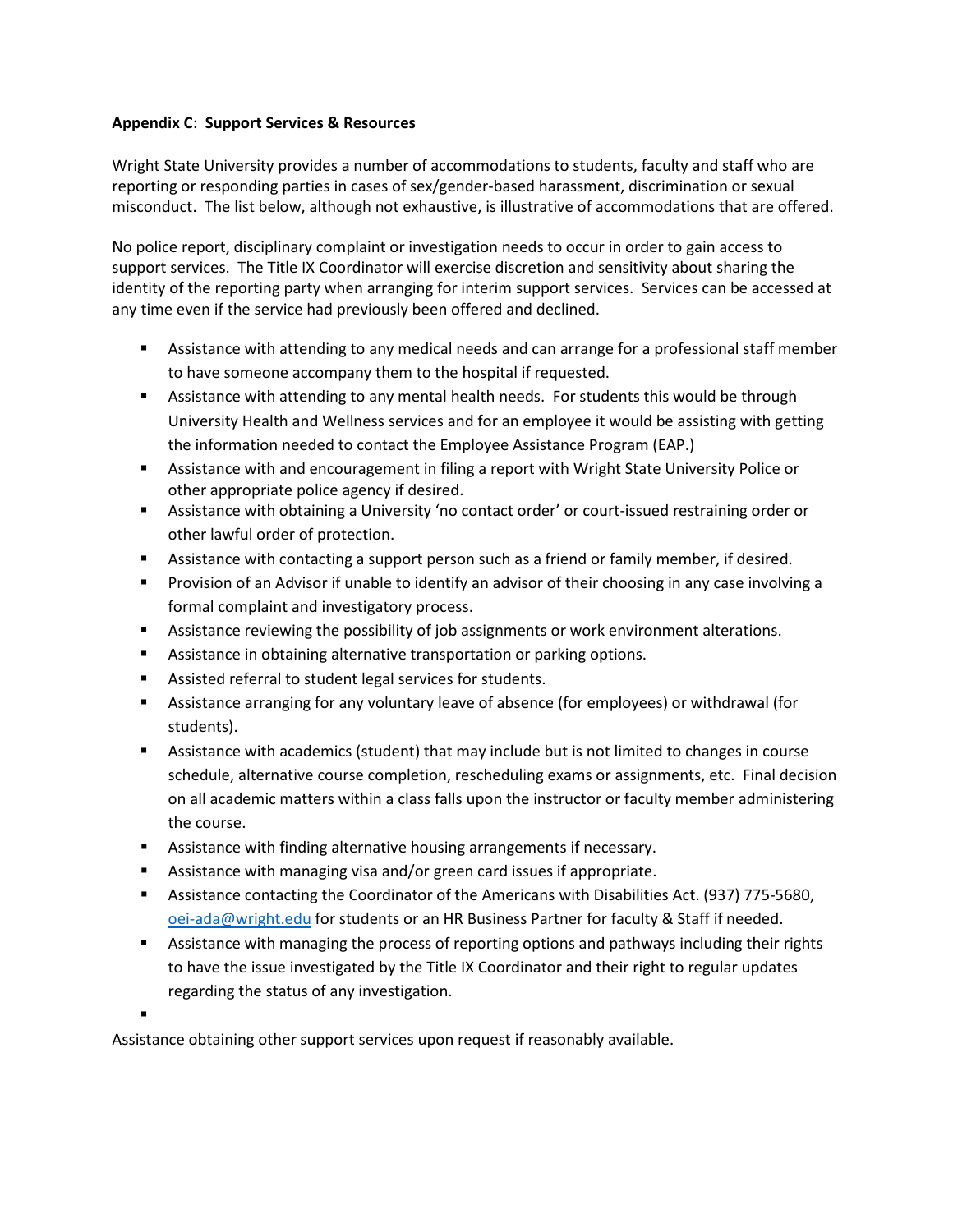**Counseling & Wellness Services:** <http://www.wright.edu/counseling/> **Faculty and Staff Assistance Program:** <http://www.wright.edu/sites/www.wright.edu/files/page/attachements/eap2014.pdf> **Human Resources:** <http://www.wright.edu/human-resources> **Office of Community Standards & Student Conduct (OCSSC):** <http://www.wright.edu/community-standards-and-student-conduct> **Office of Disability Services:** <http://www.wright.edu/disability-services> **Office of Equity and Inclusion:** <http://www.wright.edu/administration/affirm/index.html> **Office of Student Support Services:** <http://www.wright.edu/students/studsupport/> **Student Health Services:** <https://www.wright.edu/student-health-services> **Student Legal Services:** [http:///](https://policy.wright.edu/)[www.wright.edu/student-legal-services](http://www.wright.edu/student-legal-services) **University Police Department:** <http://www.wright.edu/police/> **Women's Center:** <http://www.wright.edu/administration/womensctr/> **Interim Title IX Coordinator:** 370 University Hall (937) 775-4461 [Shannon.norton@wright.edu](mailto:Shannon.norton@wright.edu)

### **Survivor Advocate and Case Manager:**

022 Student Union 937-775-3746 (937) 775-2727 \*24 hour crisis line studentadvocacyandwellness@wright.edu

#### **Local Agency Resources**

**Soin Medical Center:** Address: 3535 Pentagon Blvd., Beavercreek OH 45431 Phone number: (937) 702-4000 Website: <http://www.ketteringhealth.org/soin/>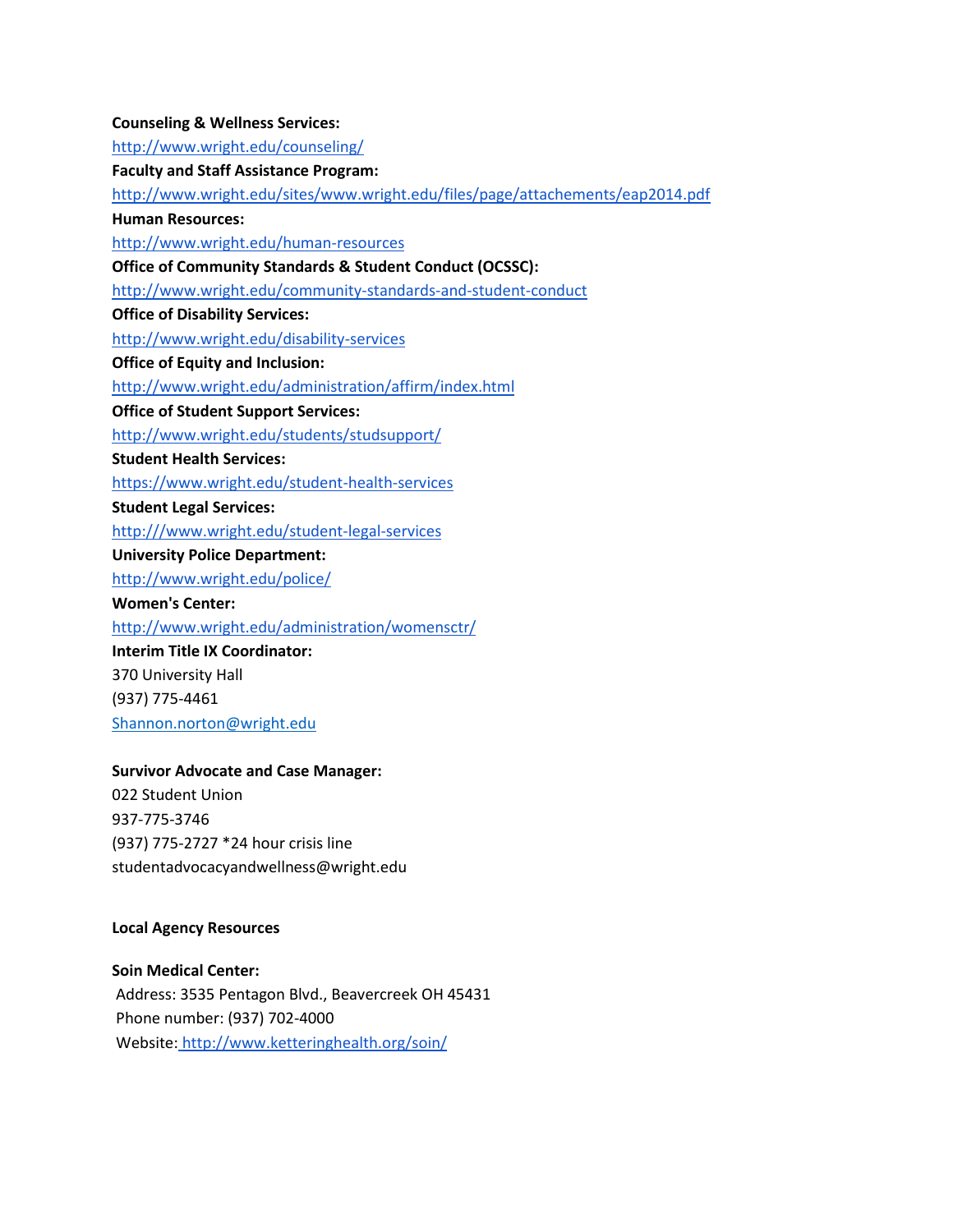## **Greene County Victim Witness**

Address: 61 Greene Street, Suite 200, Xenia OH 45385 Phone Number: (937) 562-5087 Website[:](http://www.co.greene.oh.us/index.aspx?NID=469) <http://www.co.greene.oh.us/index.aspx?NID=469>

### **Greene County Family Violence Prevention Center**

Address: 380 Bellbrook Avenue, Xenia OH 45385 Phone Number: (937) 376-8526 or (937) 426-6535 (Administrative Offices) Fax: (937) 376-8529 Website[:](http://www.violencefreefutures.org/contact/) <http://www.violencefreefutures.org/contact/> Email: info@violencefreefutures.org

## **Artemis Center**

Address: 310 W. Monument Avenue, Dayton OH 45402 Phone Number: (937) 461-5091 Fax: (937) 461-2852 Website[:](http://www.artemiscenter.org/contact.php) <http://www.artemiscenter.org/contact/php>

#### **BRAVO (Equitas)**

Address: 4400 N. High St., Suite 300 Columbus OH 43214 Phone: 1 (866) 862-7286 Fax: (614) 291-7163 Website[: http://www.bravo-ohio.org/](http://www.bravo-ohio.org/)

#### **YWCA in Montgomery County**

Address: 141 W Third Street, Dayton OH 45402 24/7 Crisis Hotline: (937)222-7233 Phone Number: (937)461-5550 Email: [info@ywcadayton.org](mailto:info@ywcadayton.org) Website[: https://www.ywcadayton.org/](https://www.ywcadayton.org/)

#### **Montgomery County Victim Witness**

Address: 41 N Perry St # 212, Dayton, OH 45402 Phone: (937) 225-5623 Website: [https://www.mcohio.org/government/elected\\_officials/prosecutor/office\\_divisions/victim\\_witness\\_divi](https://www.mcohio.org/government/elected_officials/prosecutor/office_divisions/victim_witness_division.php) [sion.php](https://www.mcohio.org/government/elected_officials/prosecutor/office_divisions/victim_witness_division.php)

**Lake Campus: YWCA Van Wert County** Address: 408 E Main St, Van Wert, OH 45891 Phone: (419) 238-6639 Email: [info@ywca.org](mailto:info@ywca.org) Website[: https://www.ywcavanwert.org/](https://www.ywcavanwert.org/)